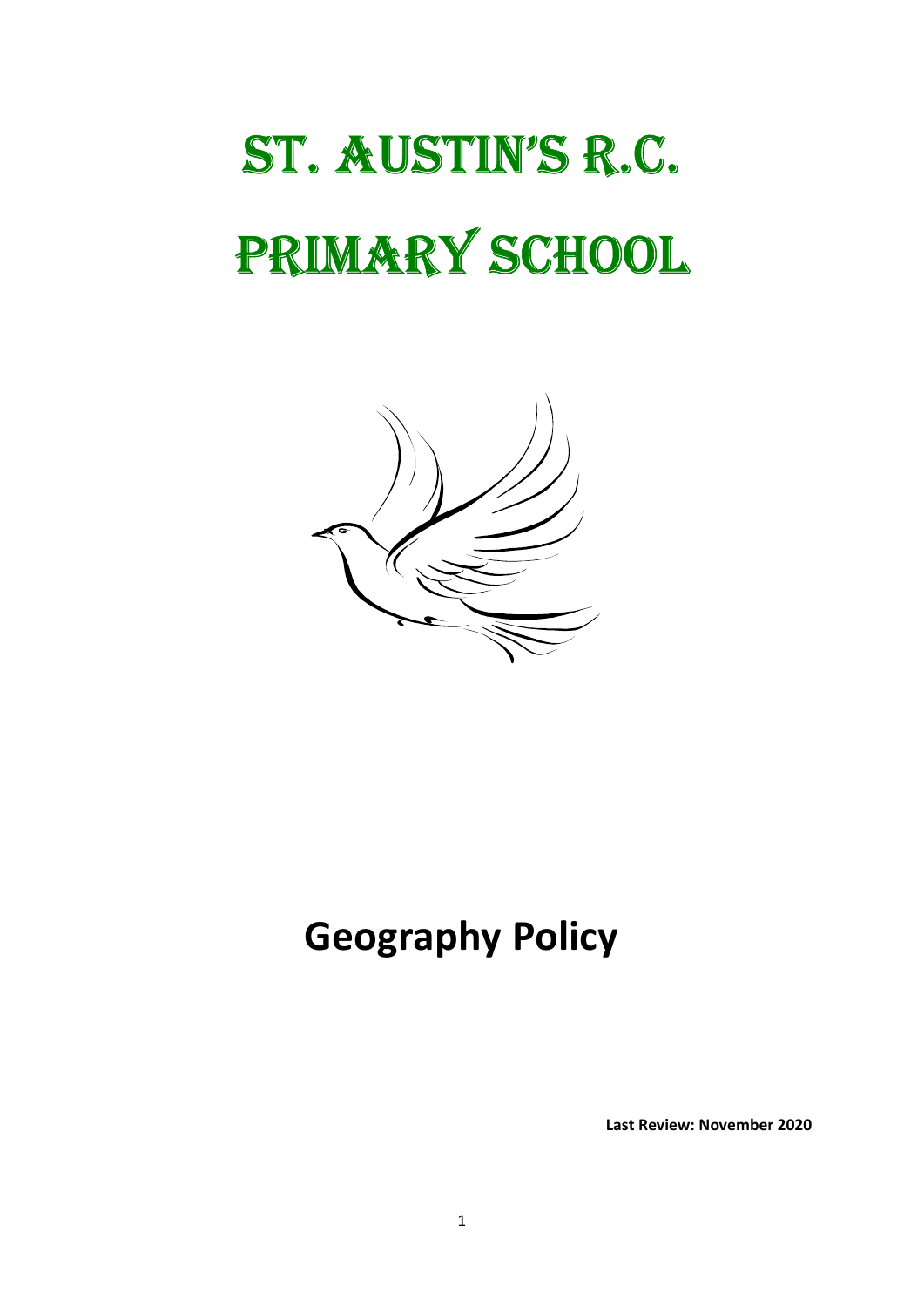At St. Austin's Primary School we believe that the teaching of geography should inspire pupils to have a curiosity and fascination about their world and its people that will remain with them for the rest of their lives.

Geography is about the study of environments, landscapes and cultures. Through quality teaching and geographical investigations, pupils will develop geographical skills and enquiry, as well as knowledge about diverse places, people, resources and natural and human environments. They will have the opportunity to study the school, local environment and, as they progress, places further afield.

Geographical enquiry will help the children to learn about their immediate surroundings, the broader world and how the environment can affect their lives and determine decision making. The study of geography will help to develop a sense of identity and promotes responsible citizenship.

# Aims

Through the Geography curriculum we aim to help children to:

- Foster an enthusiasm for and an interest in geography
- To develop an awareness of the local environment and use appropriate vocabulary to describe observations and express opinions.
- To raise awareness of other places and environments.
- Develop a contextual knowledge of the location of globally significant places.
- Develop an understanding of the Earths key physical and human processes.
- Recognise that the environment changes over time due to human and natural processes.
- Develop the use of geographical language and skills, including graphic skills, and use these to find out about different places and make comparisons between places.
- Develop an empathy with people from other cultures and in so doing teach a respect and understanding of what it means to be a positive citizen in a multicultural country.
- To be able to collect, analyse and communicate data gathered from personal experiences and fieldwork.

#### **Objectives**

The pupils will achieve these aims by:

- Visiting a variety of places to make first hand observations.
- Participating in regular fieldwork experiences.
- Undertaking studies of different parts of the world.
- Using secondary resources to support study.
- Making and using maps and plans including ICT.
- Studying the way the environment affects an area and how this is continually changing.
- Developing questioning skills and the use of appropriate geographical language.
- Presenting data in a variety of ways including ICT.

#### Geographical Curriculum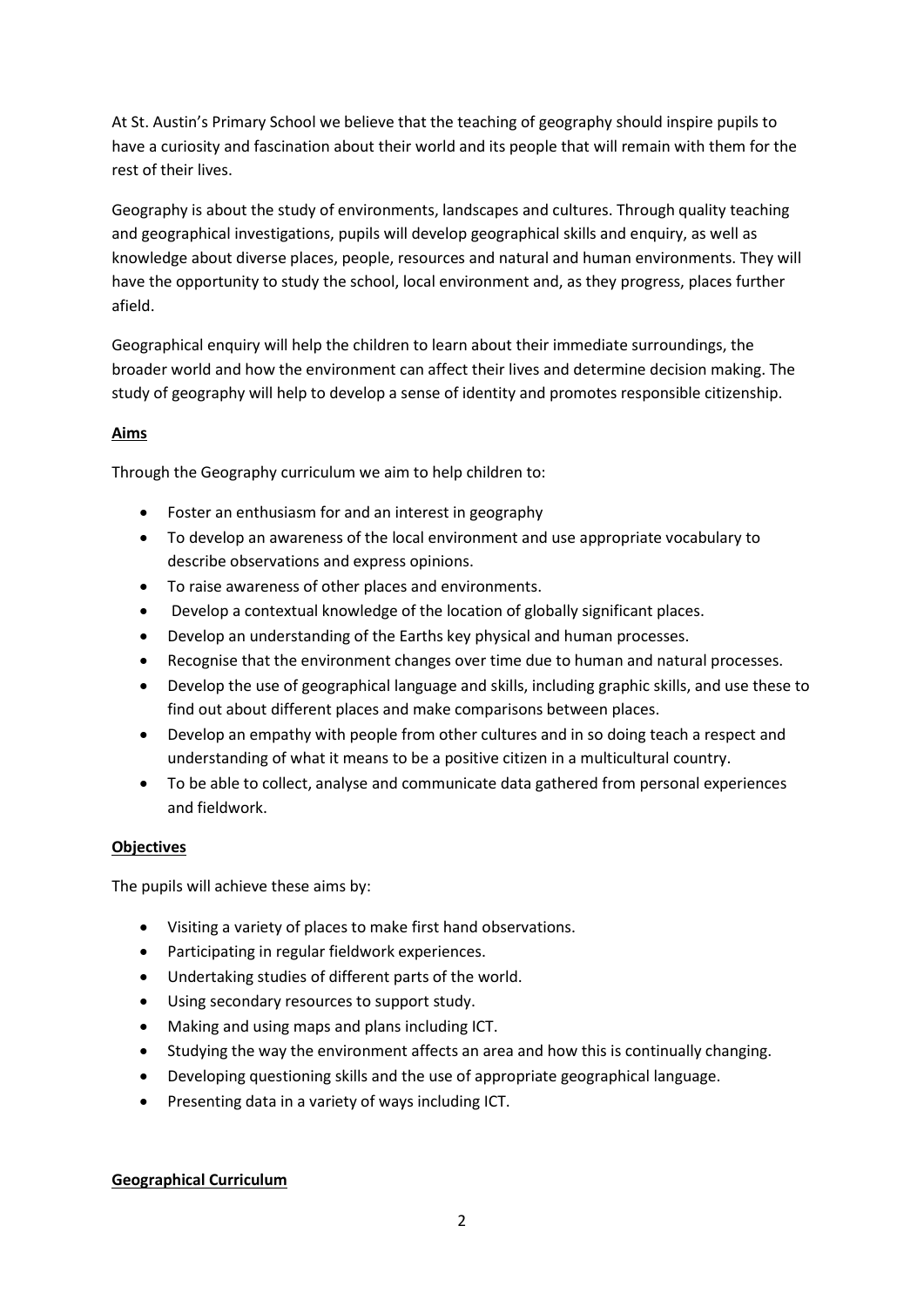A whole school long-term plan has been devised in order to provide a framework for the geography taught within our school. Throughout both Key stages the geography curriculum is planned and taught using the Learning Challenge Curriculum as a starting point in line with the new National Curriculum 2014. The geography taught in Reception is governed by the Early Years Foundation Stage document.

The children will be encouraged to use appropriate geographical language and skills and to undertake fieldwork in the locality. They will learn to follow directions, make and use simple maps and to develop an increasing understanding of their place in the world. Children in Reception will make observations and identify features in their local environment and begin to see themselves as part of the wider world. The work planned in this year group will follow the Foundation Curriculum Guidance.

# Continuity and Progression

The whole school long term plan aims to ensure progression and continuity in the knowledge and skills of geography. The topics cover the curriculum specified in the New Curriculum 2014. Making links between aspects of geography studied is encouraged, enabling children to build upon previous skills and experience. The skills of geographical language and interpretations are revisited throughout the Key Stages reinforcing and extending the understanding of the pupils. The progression statement for geographical learning is published on our school website.

#### Teaching and Learning

All children are taught geography, whatever their ability. Geography forms part of the school curriculum policy to provide a broad and balanced education to all children. Children with additional needs will be supported as appropriate. The use of a variety of enriching teaching approaches and of resources is encouraged through:

- A knowledge mat detailing the learning and vocabulary for each topic area.
- Individual, paired and group research and presentation opportunities.
- Use of photographs, pictures maps and globes.
- Inclusion of ICT-interactive white board and internet resources.
- Fieldwork and visits to places of geographical interest, especially in the local area.
- Teachers will apply English, Mathematics and ICT skills where it is appropriate to do so. A cross-curricular approach is encouraged. This makes it more likely that a rich curriculum can be delivered, as well as providing a more creative enjoyable approach to teaching and learning.

#### Assessment and reporting

All work will be marked in line with St. Austin's Marking Policy. Teachers will make assessments during lesson time through observations and marking. Pre and post challenge question sheets may